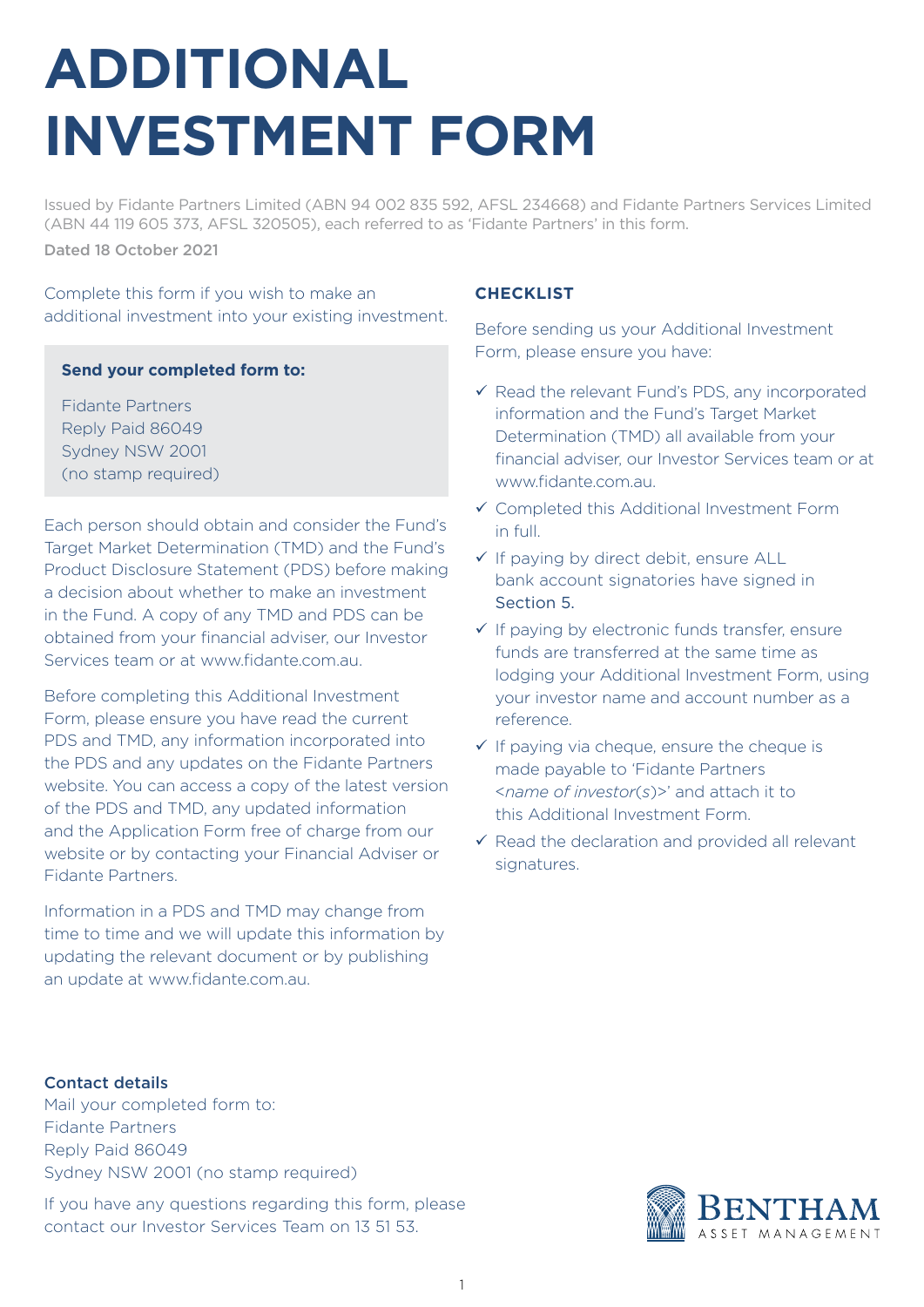

PLEASE USE BLOCK LETTERS AND BLACK INK TO COMPLETE THIS FORM

# 1 Account details Account name Account number

# 2 Contact details

Daytime Telephone No

### 3 Investment details

Please indicate (x) how you will make your payment of the additional investment amount by selecting one of the following:

 $\bigcirc$  Direct debit  $\blacktriangleright$  Please ensure you also complete section 5.

 $\bigcirc$  Cheque  $\blacktriangleright$  make the cheque payable to 'Fidante Partners <name of investor(s)>' and attach it to this form.

 $\bigcirc$  Electronic funds transfer  $\blacktriangleright$  The bank account to transfer funds is listed in section 8A and 8B. Transfer your funds, with your investor name and account number as reference, at the same time as posting this form to ensure there are no delays.

Please write the full fund name, fund code, investment amount, regular savings plan (if applicable) and distribution options. Refer to section 8 for the listing of funds and fund codes.

| Fund Name                                                                                                                                   | Fund Code | Investment amount <sup>1</sup> | Regular savings plan <sup>2</sup> |
|---------------------------------------------------------------------------------------------------------------------------------------------|-----------|--------------------------------|-----------------------------------|
|                                                                                                                                             |           |                                |                                   |
|                                                                                                                                             |           |                                |                                   |
|                                                                                                                                             |           |                                | \$                                |
|                                                                                                                                             |           |                                |                                   |
|                                                                                                                                             |           |                                |                                   |
|                                                                                                                                             |           |                                |                                   |
|                                                                                                                                             |           |                                |                                   |
|                                                                                                                                             |           |                                |                                   |
| <sup>1</sup> The minimum additional investment is \$1,000.<br>$\sqrt{2}$ The minimum amount for a rooular cause of the is $6100$ por month. |           |                                |                                   |

The minimum amount for a regular savings plan is \$100 per month.

Fidante Partners may, in its absolute discretion, refuse any application for units. Persons external to Fidante Partners or other entities who market Fidante Partners products are not agents of Fidante Partners but are independent investment advisers. Fidante Partners will not be bound by representations or statements which are not contained in information disseminated by Fidante Partners. Application monies paid by cheques from investment advisers will only be accepted if drawn from a trust account maintained in accordance with the Corporations Act 2001 (Cth).

# 4 Source of funds (Required)

| Please indicate $(X)$ the origin and source of funds being invested.                                                                                                              |
|-----------------------------------------------------------------------------------------------------------------------------------------------------------------------------------|
| $\overline{\bigcirc}$ Income from employment - regular and/or bonus $\overline{\bigcirc}$ Investment income (e.g. rent, dividends, pension) $\overline{\bigcirc}$ Business income |
| $\bigcirc$ One-off payment (e.g. matured investment, court settlement, redundancy, inheritance) $\bigcirc$ Sale of assets (e.g. shares, property)                                 |
| $\bigcirc$ Windfall (e.g. gift, lottery winnings, gambling) $\bigcirc$ Borrowed funds $\bigcirc$ Government benefits (e.g. childcare rebate, family tax benefit)                  |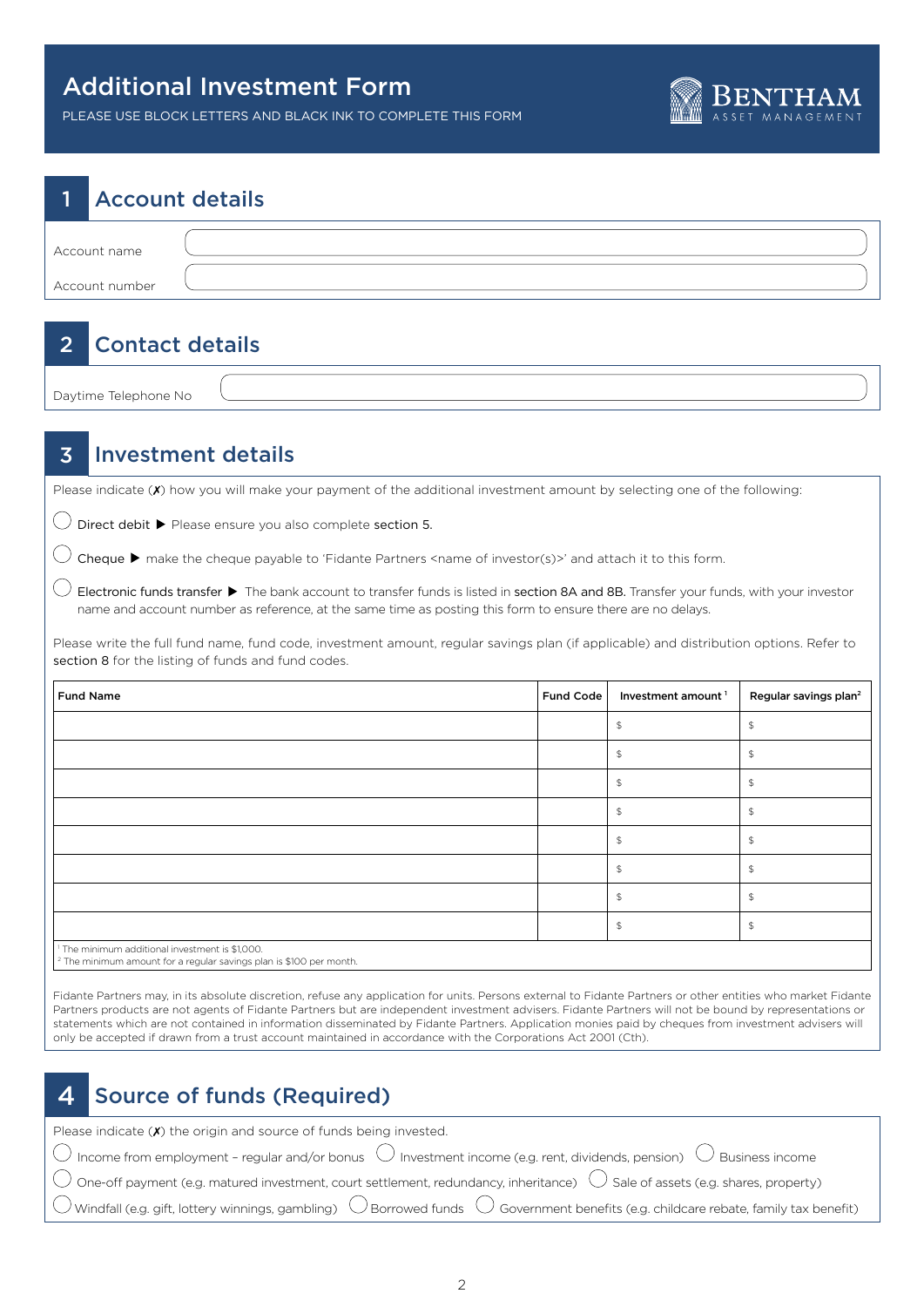# 5 Nominated bank account (to be debited)

If you are making your investment via direct debit, please provide details of the bank account you wish us to debit.

Please indicate  $(X)$  below the nominated bank account.

 $\bigcirc$  Please use existing bank account on file.

 $\bigcirc$  Please use bank account provided below.

Unless requested otherwise, this will also be the bank account we credit any withdrawal proceeds and/or distributions if you requested these to be paid to you and not reinvested. Please note, if you make a withdrawal within the first three months of making your investment, we will only pay the withdrawal proceeds to the account that was debited when making the investment. The nominated account must be in the name of the investor and all investors must sign this section. By providing your nominated account details in this section you authorise Fidante Partners to use these details for all future transaction requests that you make until notice is provided otherwise. For additional investments, a nomination in this section overrides any previous nominations.

| Financial institution |                                                                                                                                                                                                                                                                                                                                                                                                                                                                                                                                                                                                                                                                                                                                                                                                                       |
|-----------------------|-----------------------------------------------------------------------------------------------------------------------------------------------------------------------------------------------------------------------------------------------------------------------------------------------------------------------------------------------------------------------------------------------------------------------------------------------------------------------------------------------------------------------------------------------------------------------------------------------------------------------------------------------------------------------------------------------------------------------------------------------------------------------------------------------------------------------|
| <b>Branch</b>         |                                                                                                                                                                                                                                                                                                                                                                                                                                                                                                                                                                                                                                                                                                                                                                                                                       |
| Account name          |                                                                                                                                                                                                                                                                                                                                                                                                                                                                                                                                                                                                                                                                                                                                                                                                                       |
| Branch number (BSB)   | Account number                                                                                                                                                                                                                                                                                                                                                                                                                                                                                                                                                                                                                                                                                                                                                                                                        |
|                       | I/We request Fidante Partners Limited (ABN 94 002 835 592, AFSL 234668) (User ID No. 216559) and/or Fidante Partners Services Limited<br>(ABN 44 119 605 373, AFSL 320505) (User ID No. 409056) (Fidante Partners), until further written notice is given to Fidante Partners from<br>me/us, to debit my/our account described, any amounts which Fidante Partners may direct debit or charge me/us through the Bulk Electronic<br>Clearing System. I/We understand and acknowledge that:                                                                                                                                                                                                                                                                                                                             |
| is relying on it.     | 1. The bank/financial institution may, in its absolute discretion, determine the order of priority of payment by it of any monies pursuant to<br>this request or any authority or mandate, and at any time by notice in writing to me/us, terminate this request as to future debits.<br>2. Fidante Partners may, by prior arrangement and notice to me/us, vary the amount or frequency of future debits.<br>3. The bank/financial institution will provide to me/us upon request general descriptive information of the kind referred to in sections<br>13.1 and 13.2 of the Code of Banking Practice, concerning the operation of accounts, banking facilities and cheques.<br>4. The information which I/we have provided on this form is accurate and not misleading and I am/we are aware that Fidante Partners |

- 5. This direct debit arrangement is governed by the terms of the Bulk Electronic Clearing System Procedures and the Direct Debit Request Service Agreement (available on our website) which I/we have read and agreed to.
- 6. Should the bank/financial institution charge any fees/charges related to this direct debit authorisation (including a withdrawal or dishonour fee), I/we will be responsible for such fees/charges.

| <b>Bank Account Signatory 1</b> |  | <b>Bank Account Signatory 2</b> |  |  |
|---------------------------------|--|---------------------------------|--|--|
|                                 |  |                                 |  |  |
| Signature                       |  | Signature                       |  |  |
| Date                            |  | Date                            |  |  |
| Surname                         |  | Surname                         |  |  |
| Given name(s)                   |  | Given name(s)                   |  |  |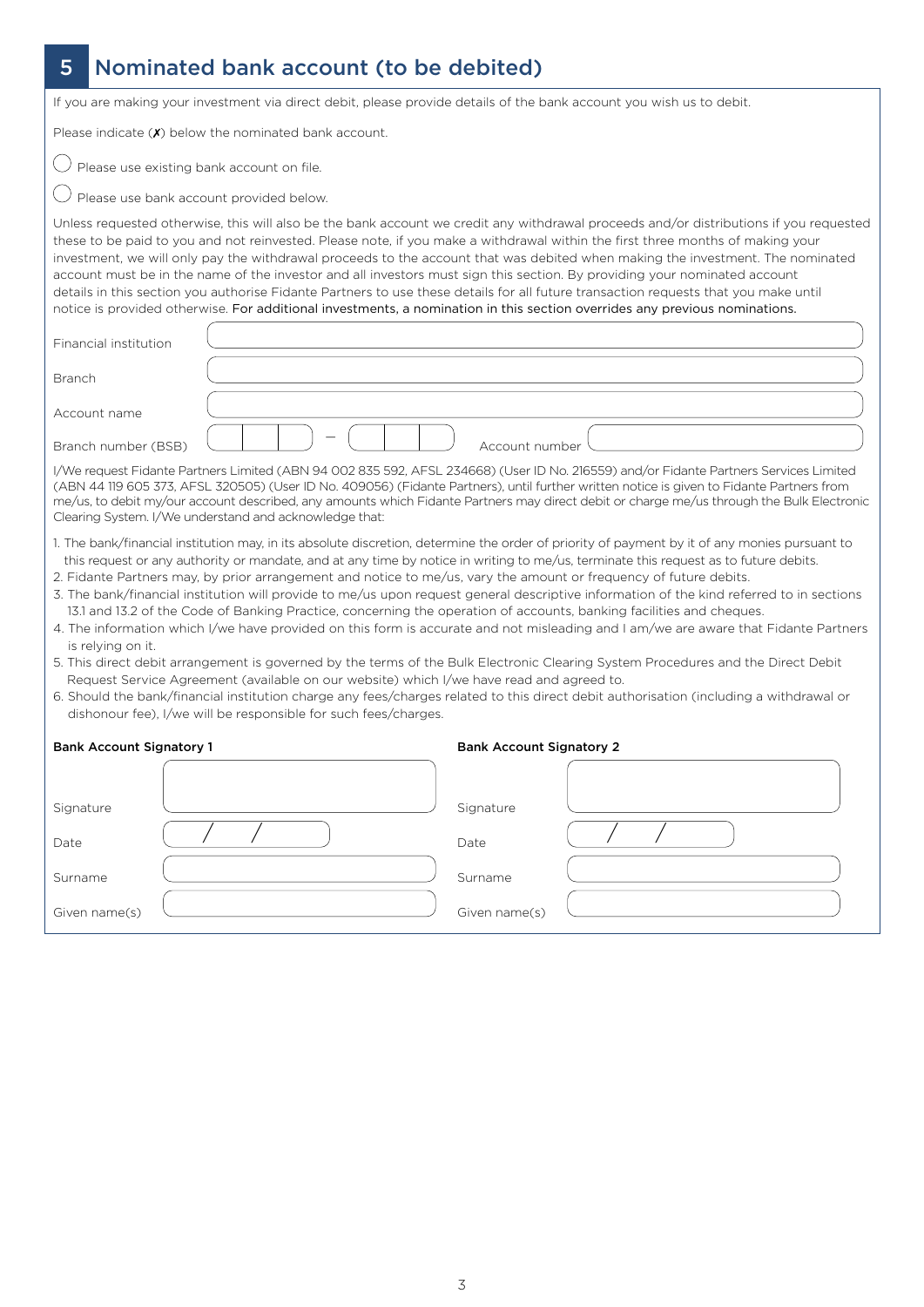## 6 Target Market Determination

From 5 October 2021, before investing in a Fund, investors should ensure they meet the description of the Fund's Target Market as outlined in its Target Market Determination (TMD). TMDs for each Fund are available from your financial adviser, our Investor Services team or fidante.com.au.

#### 6A. Adviser use only

#### This question is for financial advisers only. If you do not have an adviser, please complete Section 6B.

This application is necessary to implement the personal advice I have given to the applicant in relation to the acquisition of units in the Fund. I have considered the TMD for the Fund and consider that the to the acquisition of units in the Fund. I have considered the TMD for the Fund and consider that the  $\bigcirc_{\text{Yes}} \bigcirc_{\text{No}}$ 



#### If you answered YES, please proceed to Section 7 of the application form. If you answered NO, please complete question below.

#### Please only complete this question if you answered NO to question above.

Please provide the reason(s) why you consider the product is still appropriate for the applicant based on their objectives, financial situation and needs.

#### 6B. Non-Adviser use only

#### Please only complete this section if you don't have an Adviser.

|                                                                                                                                                 | 1. I have considered the TMD for the Fund and confirm the Fund's Target Market aligns with my objectives,<br>financial situation and needs.                                                                                                                                                                                                          |     |  |
|-------------------------------------------------------------------------------------------------------------------------------------------------|------------------------------------------------------------------------------------------------------------------------------------------------------------------------------------------------------------------------------------------------------------------------------------------------------------------------------------------------------|-----|--|
| 2. I                                                                                                                                            | I have read and understood the TMD and PDS of the Fund and confirm the features of the Fund as<br>described in the TMD and PDS aligns with my objectives, financial situation and needs.                                                                                                                                                             | Yes |  |
| 3. I                                                                                                                                            | confirm I am not investing more of my portfolio into this Fund than what is recommended in the<br>TMD of the Fund (i.e. Small Allocation - no more than 25% of my total investible assets; Core Allocation<br>- up to 75% of my total investible assets; or Standalone Allocation - part or majority (up to 100%) of<br>my total investible assets). | Yes |  |
|                                                                                                                                                 | 4. I confirm I am comfortable with holding my investment for at least the recommended investment<br>timeframe as outlined in the TMD and PDS of the Fund.                                                                                                                                                                                            | Yes |  |
|                                                                                                                                                 | 5. I confirm that my risk/return profile when making this investment is consistent with the risk/return<br>profile for the Fund as outlined in the TMD.                                                                                                                                                                                              | Yes |  |
| . 6. I                                                                                                                                          | confirm I am comfortable with when I can make withdrawals from the Fund as outlined in the PDS<br>of the Fund.                                                                                                                                                                                                                                       | Yes |  |
| If you do not understand the TMD of the Fund or need further information before proceeding with your investment,<br>please call us on 13 51 53. |                                                                                                                                                                                                                                                                                                                                                      |     |  |

If you do not have an adviser and answered NO to any of the questions above, we may call you to confirm additional details before deciding whether to process your investment.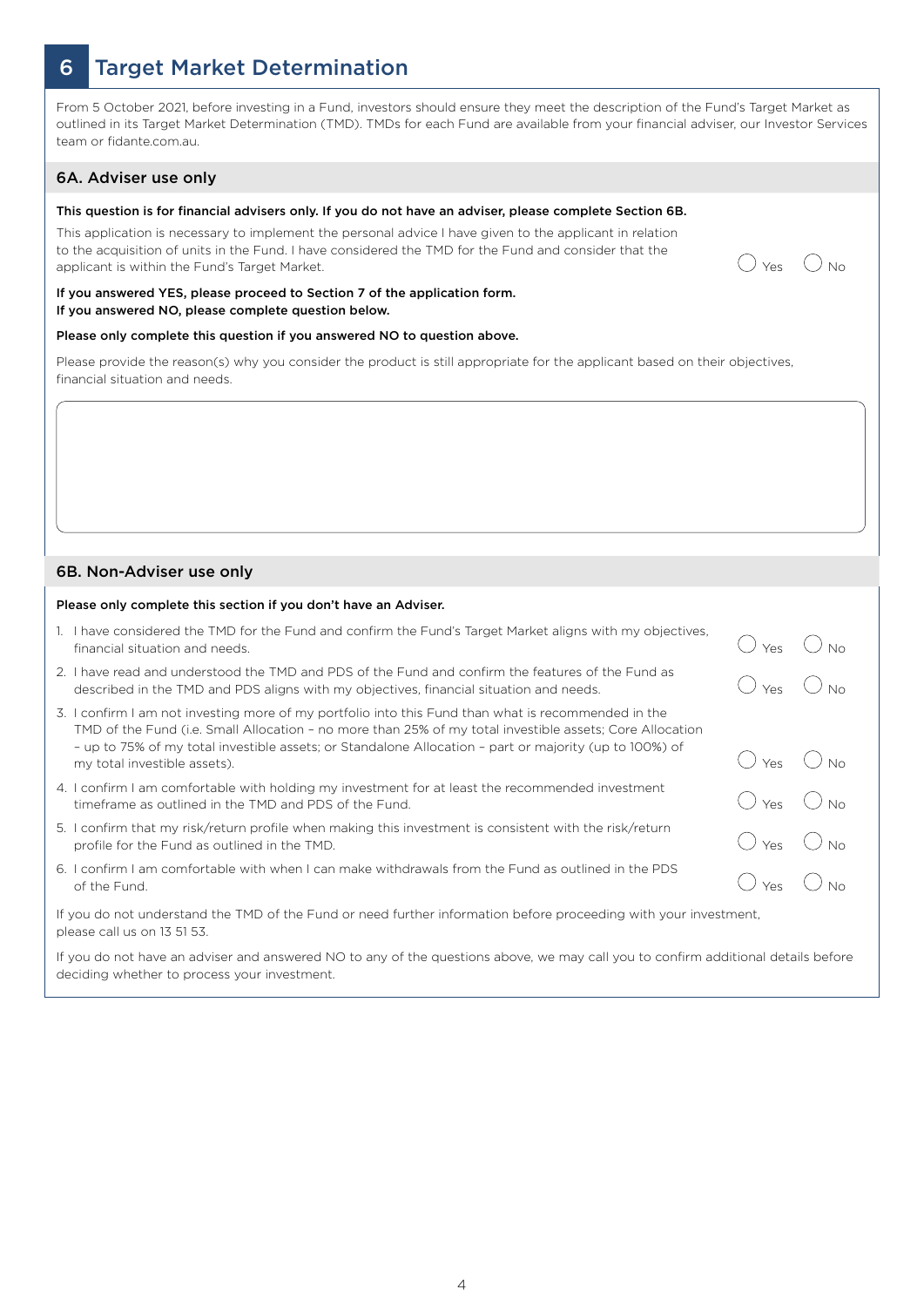# 7 Declarations and applicant(s) signature(s)

Please read the declarations below before signing this form. The signatures required are detailed at the bottom of this form.

#### I/We declare that:

- all details in this application (including all related documents provided) are true and correct and I/we indemnify the responsible entity of the fund(s) I/we am/are investing in against any liabilities arising from acting on any of the details or any future details provided by me/us in connection with this application which are deliberately false or misleading;
- I/we have received a copy of the current PDS and TMD and all information incorporated into the PDS to which this application applies and have read them and agree to the terms contained in them and to be bound by the provisions of the current PDS (including the incorporated information) and current constitution (each as amended from time to time);
- I/we have legal power to invest in accordance with this application and have complied with all applicable laws in making this application;
- I/we have received and accepted this offer in Australia;
- the details of my/our investment can be provided to the adviser group or adviser named at the end of this form or nominated by them by the means and in the format that they direct;
- if this application is signed under Power of Attorney, the Attorney declares that he/she has not received notice of revocation of that power (an original certified copy of the Power of Attorney should be submitted with this application unless we have already sighted it);
- sole signatories signing on behalf of a company confirm that they are signing as sole director and sole secretary of the company;
- unless alternative authority for signature is notified to and accepted by Fidante Partners, the person/persons that signs/sign this form is/are able to operate the account on behalf of the company and bind the company for future transactions, including in respect of additional deposits and withdrawals, including withdrawals by telephone and fax;
- if investing as trustee, on behalf of a superannuation fund or trust I/we confirm that I/we am/are acting in accordance with my/our designated powers and authority under the trust deed. In the case of superannuation funds, I/we also confirm that it is a complying fund under the Superannuation Industry (Supervision) Act 1993;
- in the case of superannuation funds with two or more trustees, the trustees agree that unless otherwise expressly indicated on this application form, either investor is able to operate the account and bind the other investor/s for future transactions, including additional deposits and withdrawals (including withdrawals by fax);
- I/we have read and understood the terms and conditions for the use of telephone and fax and release and indemnify Fidante Partners from and against any liabilities arising out of it acting on any communications received by telephone and fax under those terms;
- I/we acknowledge that none of Fidante Partners, Challenger Limited, or any other member of the Challenger group of companies or any custodian or investment manager, guarantees the performance of the Fund(s) or the repayment of capital or any particular rate of return or any distribution;
- Fidante Partners is not an authorised deposit-taking institution (ADI) for the purpose of the Banking Act 1959 (Cth), and its obligations do not represent deposits or liabilities of an ADI in the Challenger Group (Challenger ADI) and no Challenger ADI provides a guarantee or otherwise provides assurance in respect of the obligations of Fidante Partners. Investments in the Fund(s) are subject to investment risk, including possible delays in repayment and loss of income or principal invested. Accordingly, the performance, the repayment of capital or any particular rate of return on your investments are not guaranteed by any member of the Challenger Group.

#### In relation to your personal information:

- I/we acknowledge that I/we have read and understood the information relating to privacy and personal information contained in the relevant PDS and Additional Information Booklet (AIB). I am/We are aware that until I/we inform Fidante Partners otherwise, I/we will be taken to have consented to all the uses of my/our personal information (including marketing) as described in the PDS and AIB and I/we have consented to my/our financial adviser providing such further personal information to Fidante Partners as is required or reasonably deemed necessary by Fidante Partners under applicable law. Any personal information provided about a third party (if any) in connection with this application has been provided with their knowledge and consent;
- I/we understand that if I/we fail to provide any information requested in this application form or do not agree to any of the possible uses or disclosures of my/our information as detailed in the PDS and AIB (except in relation to direct marketing), my/our application may not be accepted by Fidante Partners and we agree to release and indemnify Fidante Partners in respect of any loss or liability arising from its inability to accept an application due to inadequate or incorrect details having been provided.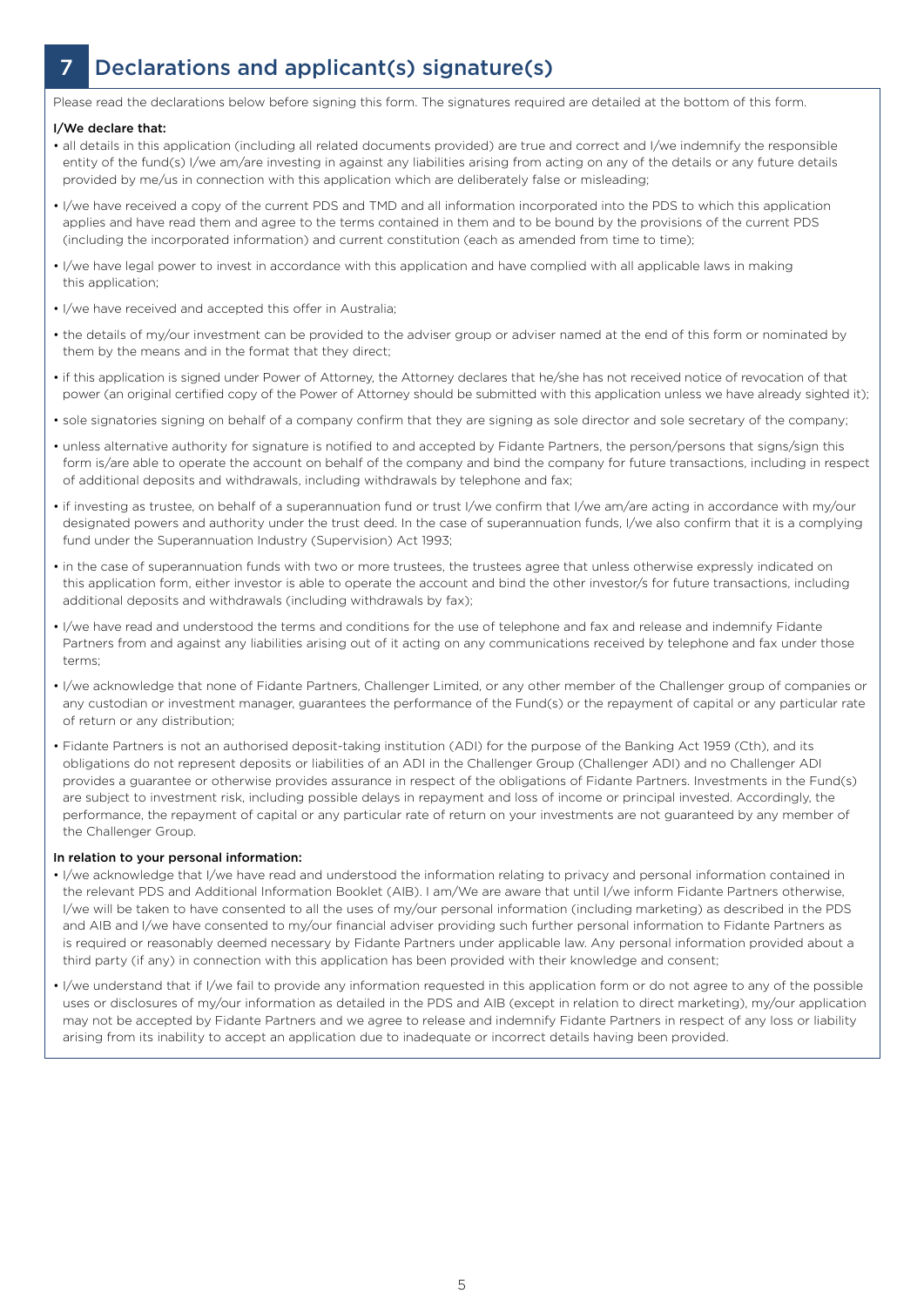# 7 Declarations and applicant(s) signature(s) (continued)

| Signature 1                                               |                                                                                                                                                                                                                                                                                                                                                                                                                                                                                                                                                                                                                                                                                                                                                                                 | Signature 2                                               |                                                                 |
|-----------------------------------------------------------|---------------------------------------------------------------------------------------------------------------------------------------------------------------------------------------------------------------------------------------------------------------------------------------------------------------------------------------------------------------------------------------------------------------------------------------------------------------------------------------------------------------------------------------------------------------------------------------------------------------------------------------------------------------------------------------------------------------------------------------------------------------------------------|-----------------------------------------------------------|-----------------------------------------------------------------|
| Signature<br>Date<br>Surname<br>Given name(s)<br>Capacity | Director<br>Company Secretary<br>Primary Trustee (Individual)                                                                                                                                                                                                                                                                                                                                                                                                                                                                                                                                                                                                                                                                                                                   | Signature<br>Date<br>Surname<br>Given name(s)<br>Capacity | Company Secretary<br>Director<br>Secondary Trustee (Individual) |
|                                                           | Trustee<br>Each Fund's Product Disclosure Statement (PDS) includes information about purchasing units in the relevant fund. Any person who gives another person<br>access to the application form must also give the person access to the PDS and any incorporated information. Each person should obtain and consider<br>the Fund's Target Market Determination (TMD) and the Fund's Product Disclosure Statement (PDS) before making a decision about whether to make an<br>investment in the Fund. A copy of any TMD and PDS can be obtained from your financial adviser, our Investor Services team or at www.fidante.com.au.<br>The responsible entity of each of the Funds is Eidante Partners Limited (ARN 94 002 835 592 AFSL 234668) Eidante Partners Services Limited |                                                           | Trustee<br><b>COMPANY SEAL</b>                                  |

The responsible entity of each of the Funds is Fidante Partners Limited (ABN 94 002 835 592, AFSL 234668) Fidante Partners Services Limited (ABN 44 119 605 373, AFSL 320505), each referred to as Fidante Partners. Fidante Partners or a financial adviser who has provided an electronic copy of the PDS and any incorporated information, will send you a paper copy of the PDS and any incorporated information and application form free of charge if you so request.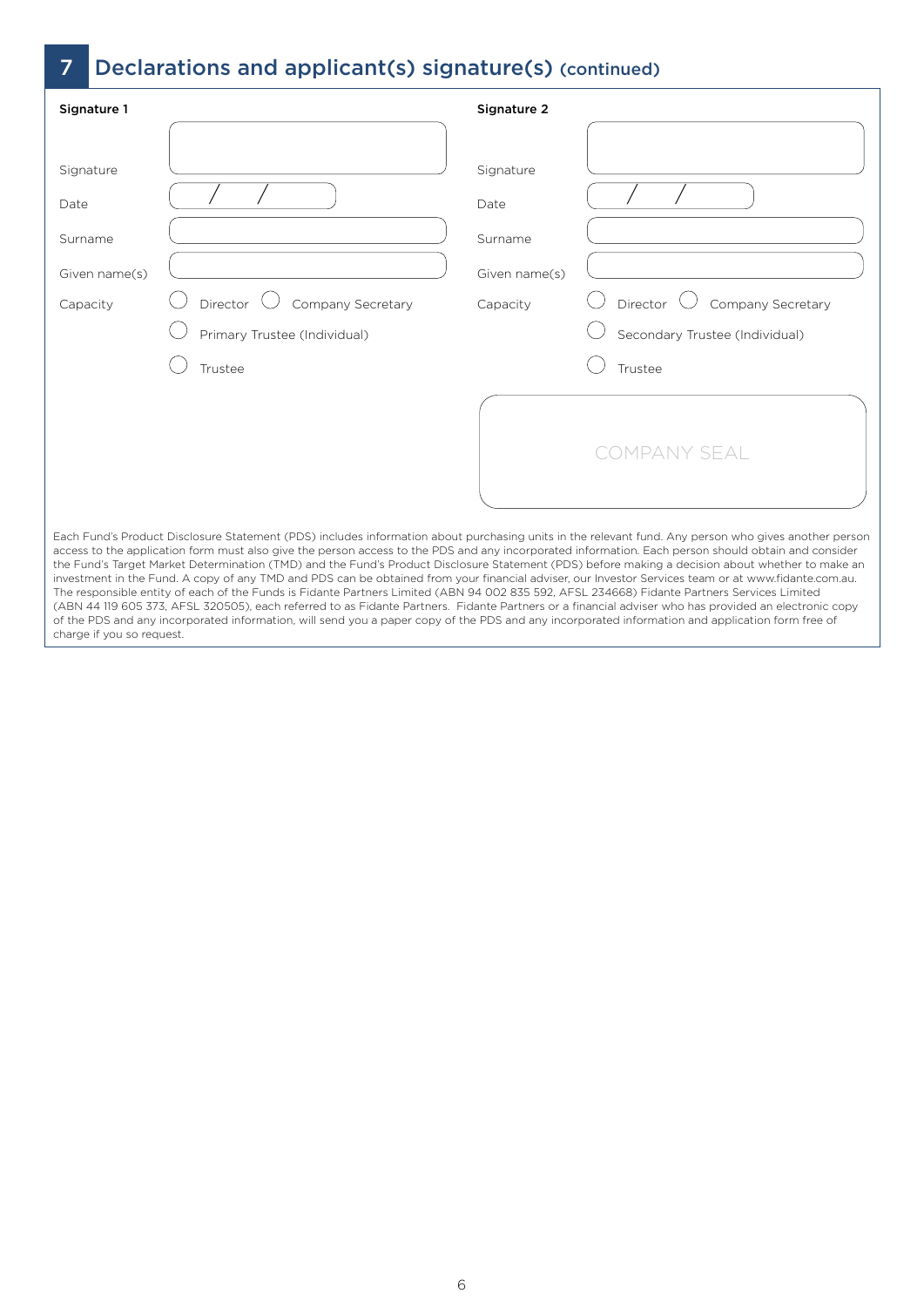# 8 Fund listing

Below is a listing of the Funds available for investment. Refer to section 3 to indicate your investment and distribution choices.

#### 8A. Fidante Partners Limited

If making your payment via electronic funds transfer for the Funds listed below, please use the following bank account:

Account Name: FPL Application Clearing Account BSB: 032-006 Account: 304845

Reference\*: <Investor Name>

\*This reference allows us to confirm receipt of payment on our bank statement

| <b>Fund Name</b>                                                                                                                                                                                                                                                                              | <b>Fund Code</b> | APIR code        | Minimum initial investment | PDS/IM Date     |
|-----------------------------------------------------------------------------------------------------------------------------------------------------------------------------------------------------------------------------------------------------------------------------------------------|------------------|------------------|----------------------------|-----------------|
| Bentham Global Opportunities Fund - Class I                                                                                                                                                                                                                                                   | 683              | HOW7031AU        | \$250,000                  | October 2018*   |
| Bentham Asset Backed Securities Fund - Class L                                                                                                                                                                                                                                                | 592              | <b>HOW2852AU</b> | \$10,000                   | 18 October 2021 |
| $\frac{1}{2}$ and $\frac{1}{2}$ and $\frac{1}{2}$ and $\frac{1}{2}$ and $\frac{1}{2}$ and $\frac{1}{2}$ and $\frac{1}{2}$ and $\frac{1}{2}$ and $\frac{1}{2}$ and $\frac{1}{2}$ and $\frac{1}{2}$ and $\frac{1}{2}$ and $\frac{1}{2}$ and $\frac{1}{2}$ and $\frac{1}{2}$ and $\frac{1}{2}$ a |                  |                  |                            |                 |

\*Only available to Wholesale investors as defined by the Corporations Act 2001.

#### 8B. Fidante Partners Services Limited

If making your payment via electronic funds transfer for the funds listed below, please use the following bank account:

Account Name: FPSL Application Clearing Account BSB: 032-006 Account: 454747 Reference\*: <Investor Name>

\*This reference allows us to confirm receipt of payment on our bank statement

| <b>Fund Name</b>                                                                   | <b>Fund Code</b> | APIR code | Minimum initial investment <sup>1</sup> | <b>PDS Date</b> |
|------------------------------------------------------------------------------------|------------------|-----------|-----------------------------------------|-----------------|
| Bentham Global Income Fund                                                         | 359              | CSA0038AU | \$10,000                                | 18 October 2021 |
| Bentham Syndicated Loan Fund                                                       | 360              | CSA0046AU | \$10,000                                | 18 October 2021 |
| Bentham High Yield Fund                                                            | 361              | CSA0102AU | \$10,000                                | 18 October 2021 |
| 1 The minimum initial investment is \$1,000 when a Regular Savings Plan is set up. |                  |           |                                         |                 |